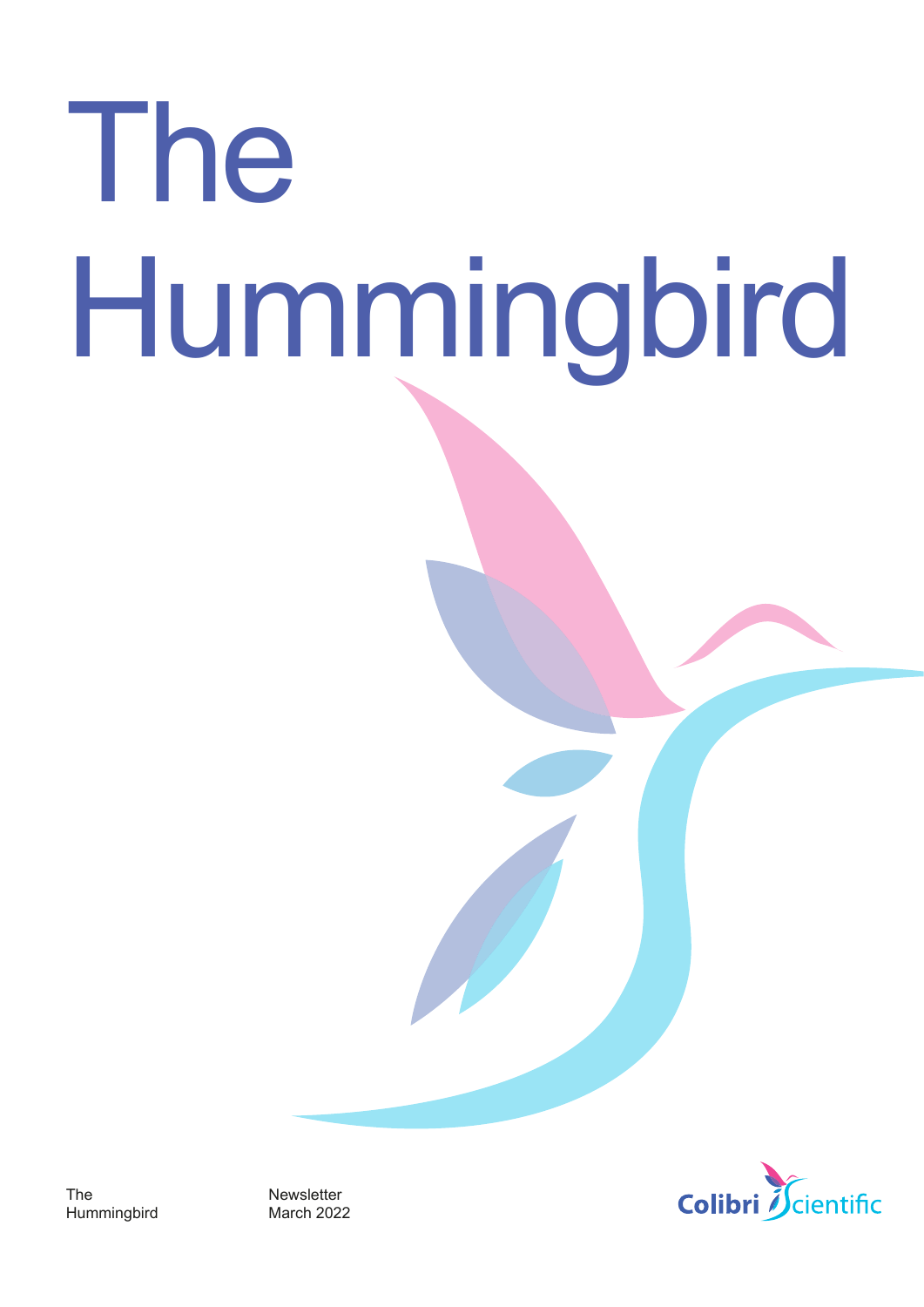| 1. About                                                                                | 03 |
|-----------------------------------------------------------------------------------------|----|
| 2. Infex Therapeutics                                                                   | 04 |
| An exciting piece of news regarding Infex Therapeuctics new study!                      |    |
| 3. Rescue Studies                                                                       | 06 |
| Read our article on how we ensure your study can continue<br>through any rough patches. |    |
| 4. Meet the team                                                                        | 08 |
| Meet the team episode one - Alice Cross                                                 |    |
| 5. Industry News                                                                        | 10 |
| Current hot trends from around the Biotech world.                                       |    |

## CONTENT

Welcome to The Hummingbird.

The Hummingbird will keep you informed on our evolving and growing business as well as share current industry hot topics.

Subscribe and follow us on LinkedIn and Twitter so you don't miss out on anything!

Contact [charles.stewart@colibriscientific.co.uk](mailto:charles.stewart@colibriscientific.co.uk) with any suggestions of what you would like to see in future editions.

## About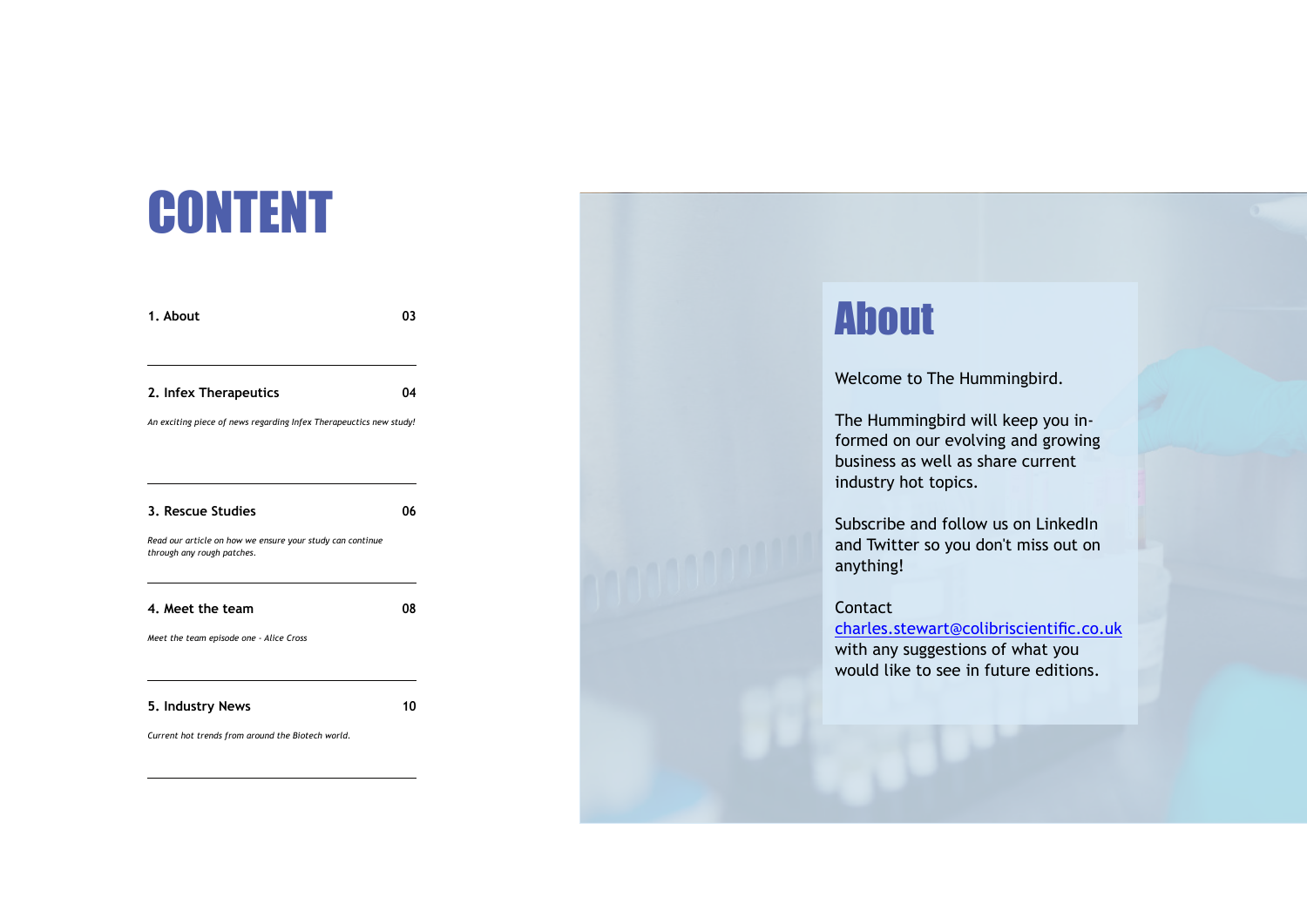## **Infex Therapeutics**

### **Infex Agrees partnership with Colibri Scientific to provide services for RESP-X program.**

Alderley Park, Cheshire Infex Therapeutics has today announced a deal with Colibri Scientific, to provide logistics and sample operational services for Infex's RESP-X program.

RESP-X is an anti-virulence therapy in-licensed from Japanese pharma company Shionogi. It is designed to help the body tackle Pseudomonas aeruginosa infections, a hard to treat drug-resistant pathogen recognised by the WHO as a critical threat to human health. A novel humanised monoclonal antibody, RESP-X does not kill bacteria directly but deactivates a mechanism that prevents the immune system from acting against the infection.

Dr Peter Jackson, CEO of Infex Therapeutics, said: "I am delighted to see Infex working with Colibri Scientific to support for our RESP-X program. Colibri Scientific are a key part of the local scientific community, and collaborations such as this really showcase the North West as a UK centre of excellence in infectious disease research.

"RESP-X is designed as a preventative treatment against non-cystic fibrosis bronchiectasis,

a long-term condition where the airways of the lungs become abnormally widened, leading to a build-up of excess mucus that can make the lungs more vulnerable to infection. Patients can become chronically infected with Pseudomonas, significantly reducing their quality of life. There is high, unmet need, with millions of patients worldwide at risk of this condition, and no approved preventative therapy."

Sue Keeler, Managing Director for Colibri Scientific, said "We are delighted to announce that Infex Therapeutics has taken the decision to partner with Colibri Scientific to provide sample operational, and logistics services for their RESP-X program."



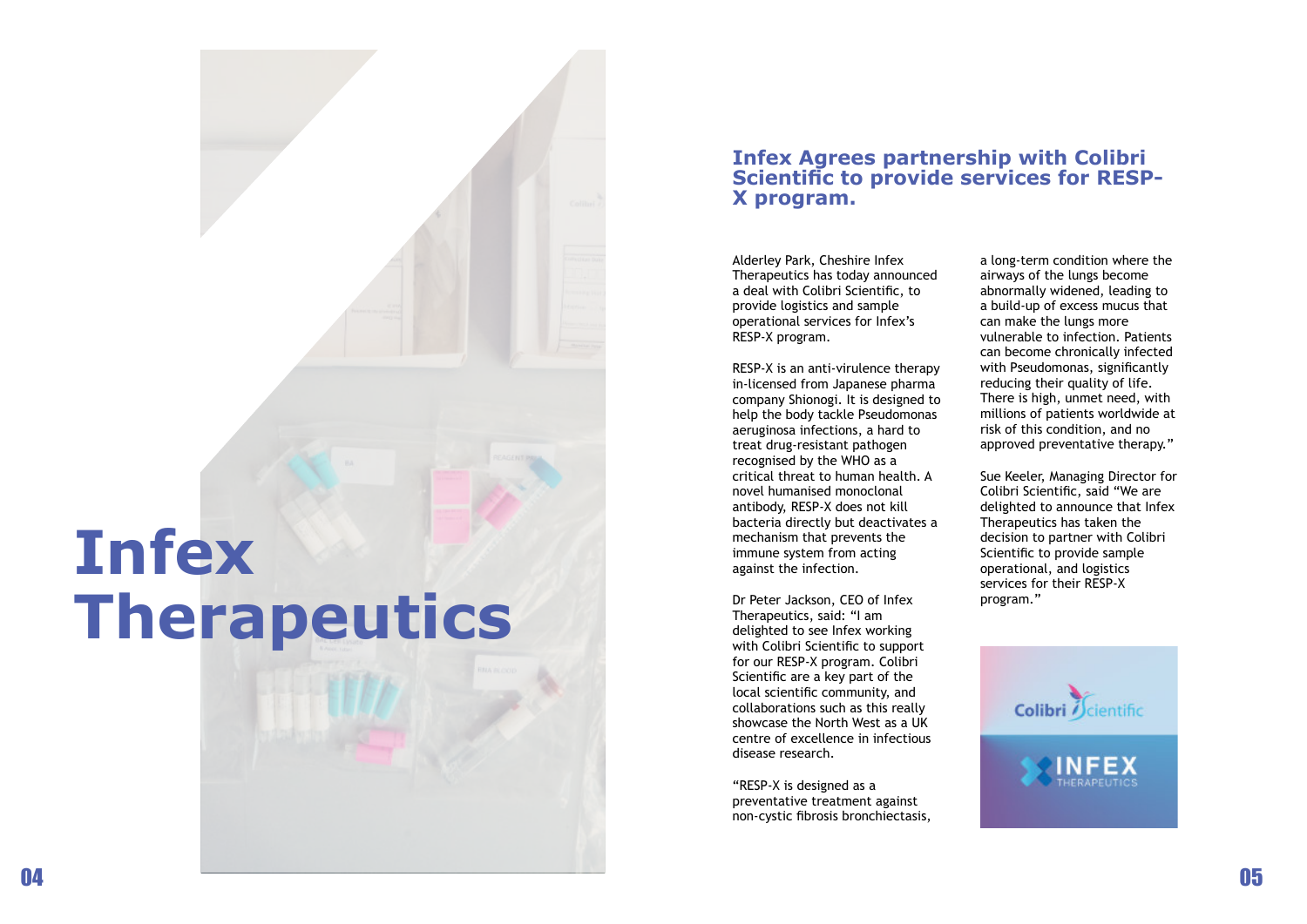" **Fast and Flexible Clinical Sample Services….**

**….keeping sample operations off the critical path** "

### — Colibri Scientific

reputation for speed and flexibility, we have developed substantial experience in 'rescuing' clinical trial operations after they have started. In a matter of weeks, we can have kits on-site and a tailored logistic package in place.

If your trial is in this situation, please reach out to us at [charles.stewart@colibriscientific.co.uk](mailto:charles.stewart@colibriscientific.co.uk) for a rescue chat.



### Colibri to the rescue!

Is your study in trouble? Are you trying to navigate complex challenges vital to your studies success? We can help.

The ever-increasing complexity of clinical trials can lead to operational issues, which not only affects trial efficiency but may ultimately impact delivery of achieving target milestones.

Being a company with an excellent

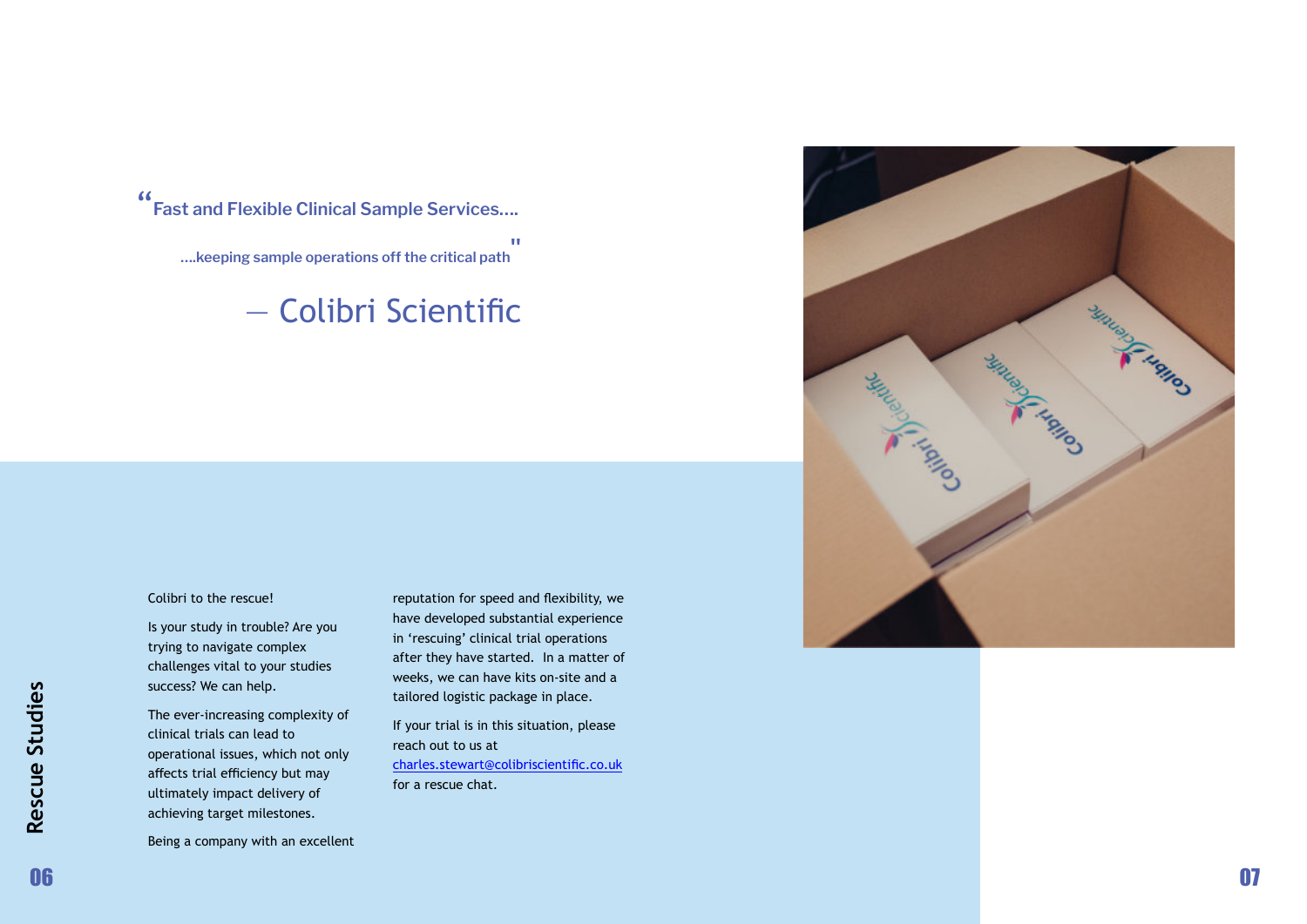

## Meet the Team Ep. 1

### **Name:**

*Alice Cross*

### **Company Role:**

*Document Manager / Stock control co-ordinator* **Favourite quote:**

*The best things in life are free*

**What do you do at Colibri Scientific?:**

*In a nutshell, I maintain all of Colibri's controlled documents and make sure that the change control process is followed prior to updating documents. I also carry out inventory checks as well as assist Project Managers with kit building and quality checks.*

**What do you like about working at Colibri Scientific?:**

*I like the variety of personalities we're working with and the positive team spirit. Everyone is very helpful and accommodating. The management is really good and I enjoy my job. I also feel recognised. I've noticed that a lot with the company that if you do work hard, you are recognised and then, you know, you have opportunities for progression.*

**What is something people in your area have to deal with that you want to fix?:**

*I think the main area I have wanted to help fix in the last year has been ensuring our clients experience none of the knock on effects of Covid / Brexit. There have been a huge number of global supply difficulties but I am proud to say that this hasn't been something that our clients have had to deal with.*

### **What are the values that drive you?:**

*I think my biggest drive is my moral compass. I like forming good relationships with people and being kind and caring.*

**What do you enjoy doing when you are not working?:**

*I'm quite creative. I enjoy gardening, cooking and anything to do with nature really. I love sports and going for walks in the countryside. I also love travelling.Unfortunately, I've not been able to go on holiday because of Covid so I'm looking forward to being able to again!*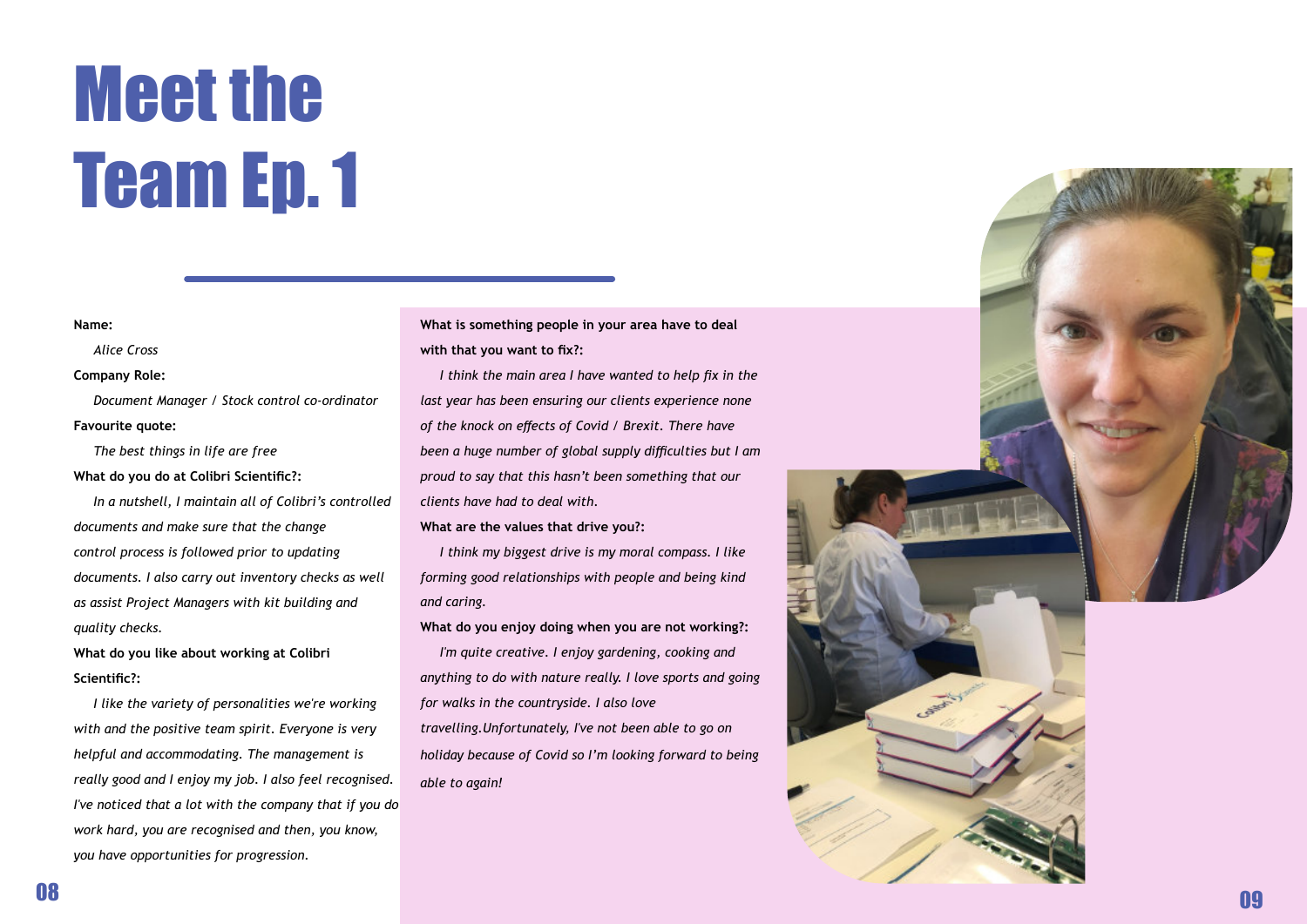push ahead with plans to seek authorization for its beta-specific sibling. AstraZeneca's decision is underpinned by AZD2816's lack of differentiation against the nowdominant omicron.

Vaxzevria was exactly the same there was no meaningful difference between immunogenicity of 2816 and Vaxzevria.

Read full article [here](https://www.fiercebiotech.com/biotech/astrazeneca-dumps-late-phase-next-gen-covid-19-vaccine-calling-time-a-beta-player-omicron)

The **[remova](https://www.astrazeneca.com/content/dam/az/PDF/2021/full-year/Full-year-2021-results-clinical-trials-appendix.pdf)l** (PDF) of AZD2816 from the pipeline follows the conclusion of work that persuaded AstraZeneca to stick with Vaxzevria, its firstgeneration vaccine, rather than

Events have overtaken AstraZeneca's next-generation beta variant COVID-19 vaccine. After moving the prospect into phase 2/3 last year, AstraZeneca saw beta fall down the list of the most worrying variants, culminating in today's decision to dump the AZD2816 vaccine candidate.



### **AstraZeneca dumps late-phase, next-gen COVID-19 vaccine calling time on a beta player in an omicron world**

## **Antibiotics** drying up

# **News Industry**

### **Getty / Edited by BioPharma Dive**

has been slow to respond with

new medicines, even with the promise of extended protection from generic competitors and other, potentially lucrative government incentives. Drug executives complain that these incentives, created by a law passed a decade ago, don't help new antibiotics earn much in the way of sales, dampening enthusiasm for further research.

Read full article [here](https://www.biopharmadive.com/news/the-pipeline-of-new-antibiotics-is-drying-up-a-bill-in-congress-aims-to-ch/618076/)

Despite the growing threat of drug-resistant bacteria, few new antibiotics reach market due to hurdles that biotech executives and experts say stand in the way.

Bacteria that can defeat current antibiotic drugs are sometimes called "the next pandemic." Already, infections from them are believed to cause or contribute to more deaths worldwide than HIV/ AIDS and malaria combined.

Yet the pharmaceutical industry

Despite the growing threat of drug-resistant bacteria, few new antibiotics reach market due to hurdles that biotech executives and experts say stand in the way.

SECTION